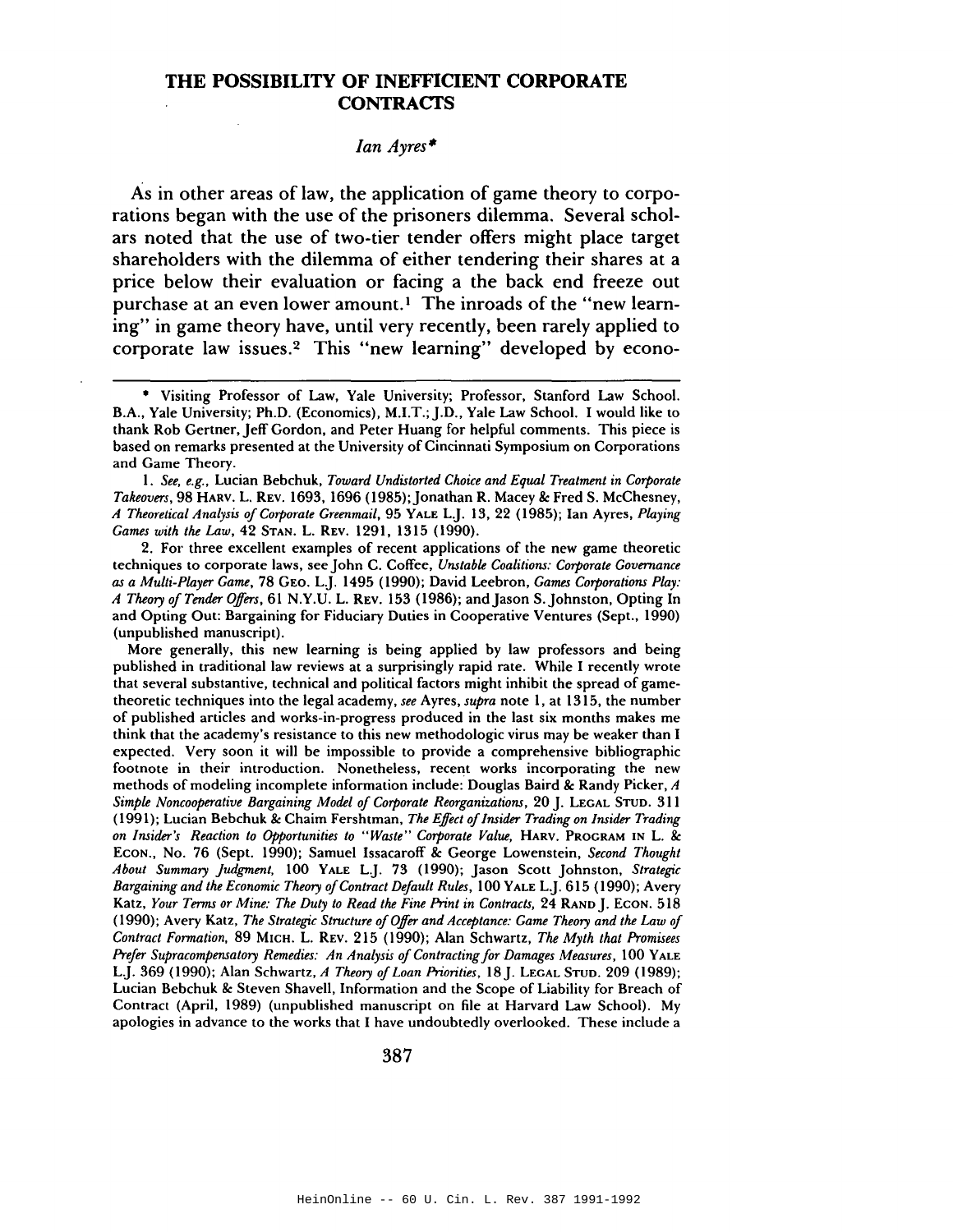mists in the 1970's and 1980's consists largely of theoretical breakthroughs in how to model dynamic games in which "players" have private information. <sup>3</sup>

For those uninitiated in this new learning, let me suggest three ways to tell when you are reading a game-theory piece that is byproduct of this new learning.4 First, games will often be depicted with game trees instead of pay-off matrices. Second, the game will specify that there are two (or multiple) types of a particular class of player. And third, there will' often be asymmetric information. If you see an article with anyone of these attributes, odds are that the author is toiling in this new vineyard.<sup>5</sup>

Not surprisingly, these three shibboleths are related. The use of game trees (what game theorists call extensive form representations) much more adeptly captures informational assumptions and their impact on how the game is played.6 And the assumption that there are two types of a particular class of player is often used to generate asymmetric information when other players in the game cannot tell initially what type they are playing with. <sup>7</sup>

The explicit introduction of multiple types of players also represents an important advance in the economic analysis of contractual bodies of law, such as corporations, because if there are heterogeneous types on one side of the contract, then efficient contracting will

*3. See* Ayres, *supra* note I, at 1317.

4. Professor Shubik divided the game-theoretic literature along another dimension regarding the mathematical sophistication of the modeling. *See* Martin Shubik, *Game Theory, Law, and the Concept of Competition,* 60 U. Cin. L. REV. 285, 298 (1991) (discussing high church, low church, and conversational approaches). All three levels of sophistication have been used by contributors to this new learning literature.

5. The new learning has been almost exclusively concerned with non-cooperative games. For a more detailed discussion of the appropriate use of cooperative and noncooperative games, *see* Ian Ayres, *Three Approaches to Modeling Corporate Games: Some Observations,* 60 U. GIN. L. REV. 419 (1991); David Leebron, *A Game Theoretic Approach to the Regulation ofForeign Direct Investment and the Multinational Corporation,* 60 U. GIN. L. REV. 305, 308 (1991); Shubik, *supra* note 4.

6. In contrast, the use of pay-off matrices for the prisoner's dilemma and "battle of the sexes" games is better suited to games of complete information. *See* ERIC RASMUSEN, GAMES AND INFORMATION 27-30, 55 (1989).

7. For example, in contract law, several scholars have modeled the issue of consequential damages in Hadley v. Baxendale, 156 Eng. Rep. 145 (Ex. 1854), by positing two types of shippers - one with high consequential damages and another with low consequential damages - and assuming that the carriers initially cannot distinguish between the two. *See* Ian Ayres & Robert Gertner, *Filling Gaps in Incomplete Contracts, An Economics Theory ofDefault Rules,* 99 YALE LJ. 87, 101-04 (1989);Johnston, *supra* note 2, at 621-22; Bebchuk & Shavell, *supra* note 2.

vast list of works by economists analyzing legal issues. *See, e.g.,* Philippe Aghion & Benjamin Hermalin, *Legal Restrictions on Private Contracts Can Enhance Efficiency,* 6 J.L. ECON. & ORGANIZATION 381 (1990); Samuel J. Rea, *Arm-Breaking, Consumer Credit and Personal Bankruptcy,* 22 ECON. INQUIRY 188 (1984).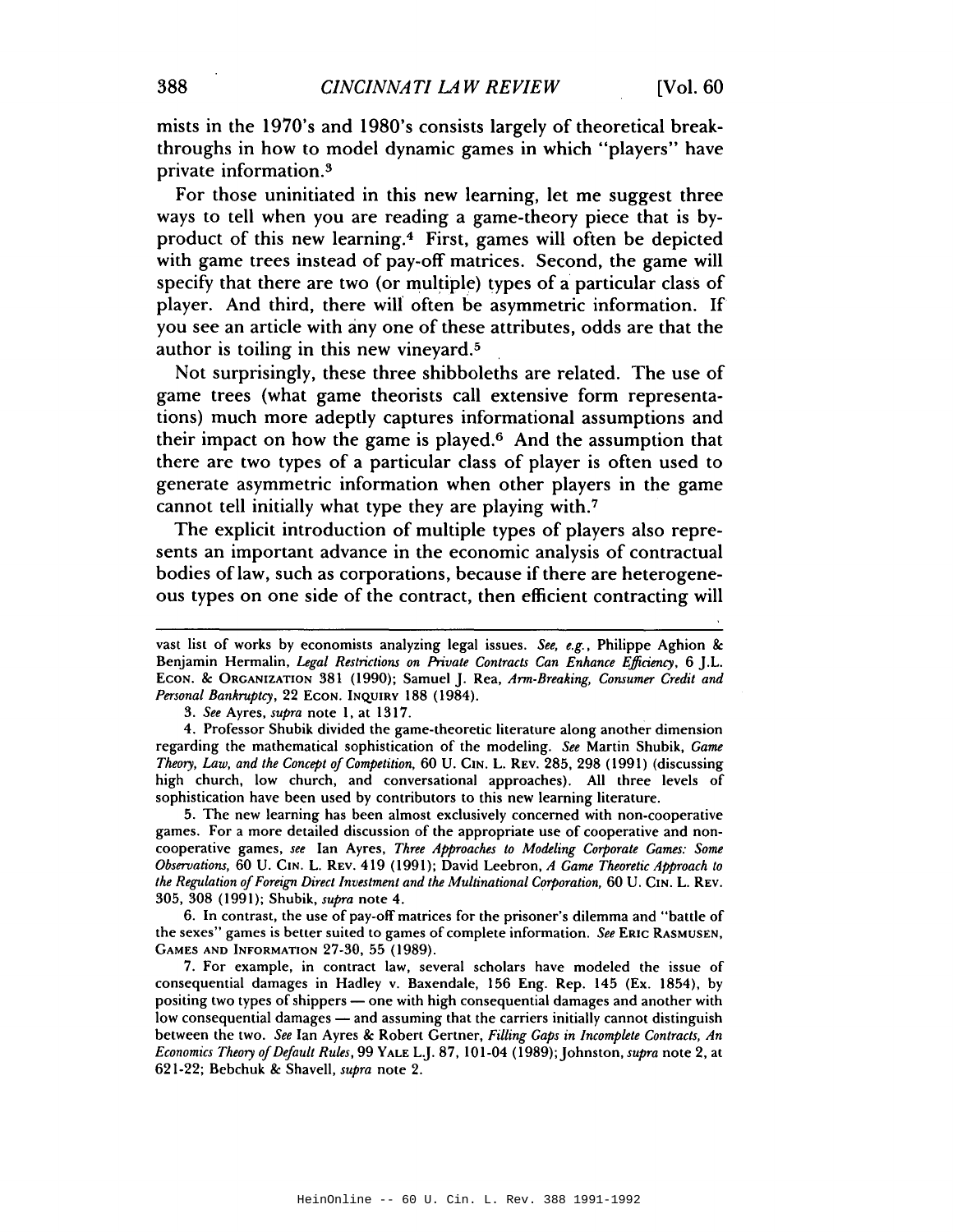often necessitate heterogeneity in the contractual equilibrium. This is a significant departure from what I would call "first generation" law and economic analysis of contracts, which often sought to discover the single legal rule that would maximize the gains from trade for the contracting parties. This is also often the mode of corporate and economic analysis: many articles propose a single legal rule that promotes the efficiency or gains of trade for all corporate contracts. But this "first generation" mode of analysis, in an important sense, proves too much: if the authors have really discovered a rule that enhances efficiency for all contracting types, then one should be agnostic about whether to make the rule mandatory or merely a default that parties can contract around.<sup>8</sup> Since there is a strong consensus that many corporate and contractual rules should be defaults that parties may contract around, $9$  the new game theory models which generate contractual heterogeneity are much better suited to analyze the three primordial questions of contractual freedom:

- (1) should a particular rule be immutable?
- (2) if not immutable, what is the most appropriate default?, and
- (3) if a default, what are the necessary and sufficient conditions for contracting around the rule?<sup>10</sup>

In this piece, I would like to continue a discussion, or more precisely revise an answer that I gave to Dan Fischel a couple of years ago at Chicago's Law and Economics Workshop. Rob Gertner and I were presenting an article about how to choose efficient contractual  $defaults.<sup>11</sup>$  Among other things, Rob and I argued that contractual parties with private information might strategically refuse to bargain for socially efficient rules in order to protect the returns to their private information. <sup>12</sup> A part of our article suggested that efficiency-minded lawmakers might at times want to promulgate "penalty" defaults that induce the private contracting parties to contract around the undesirable defaults and thereby reveal their private information. <sup>13</sup> Although this contract article proposed a few applica-

*12. See* Johnston, *supra* note 2, at 621-22.

13. John Coffee has explicitly applied the use of penalty or "information forcing" defaults to corporate issues of managers' fiduciary duties. John Colfee, *The*

<sup>8.</sup> This analysis is related to Bernie Black's recent insights, that many mandatory corporate rules are precisely the ones that parties would not want to contract around. *See* Bernard S. Black, *Is Corporate Law Trivial?: A Political and Economic Analysis,* 84 Nw. U. L. REV. 542, 543-44 (1990).

<sup>9.</sup> The issue of whether corporate laws should be immutable received extensive and insightful treatment in a recent symposium. Lucian Bebchuk, *Foreward; The Debate on Contractual Freedom in Corporate Law, in Contractual Freedom, in Corporate Law: Articles* & *Comments,* 89COLUM. L. REV. 1395 (1989).

*<sup>10.</sup> See* Ayres & Gertner, *supra* note 7, at 119 n.133 (1989).

II. Ayres & Gertner, *supra* note 7.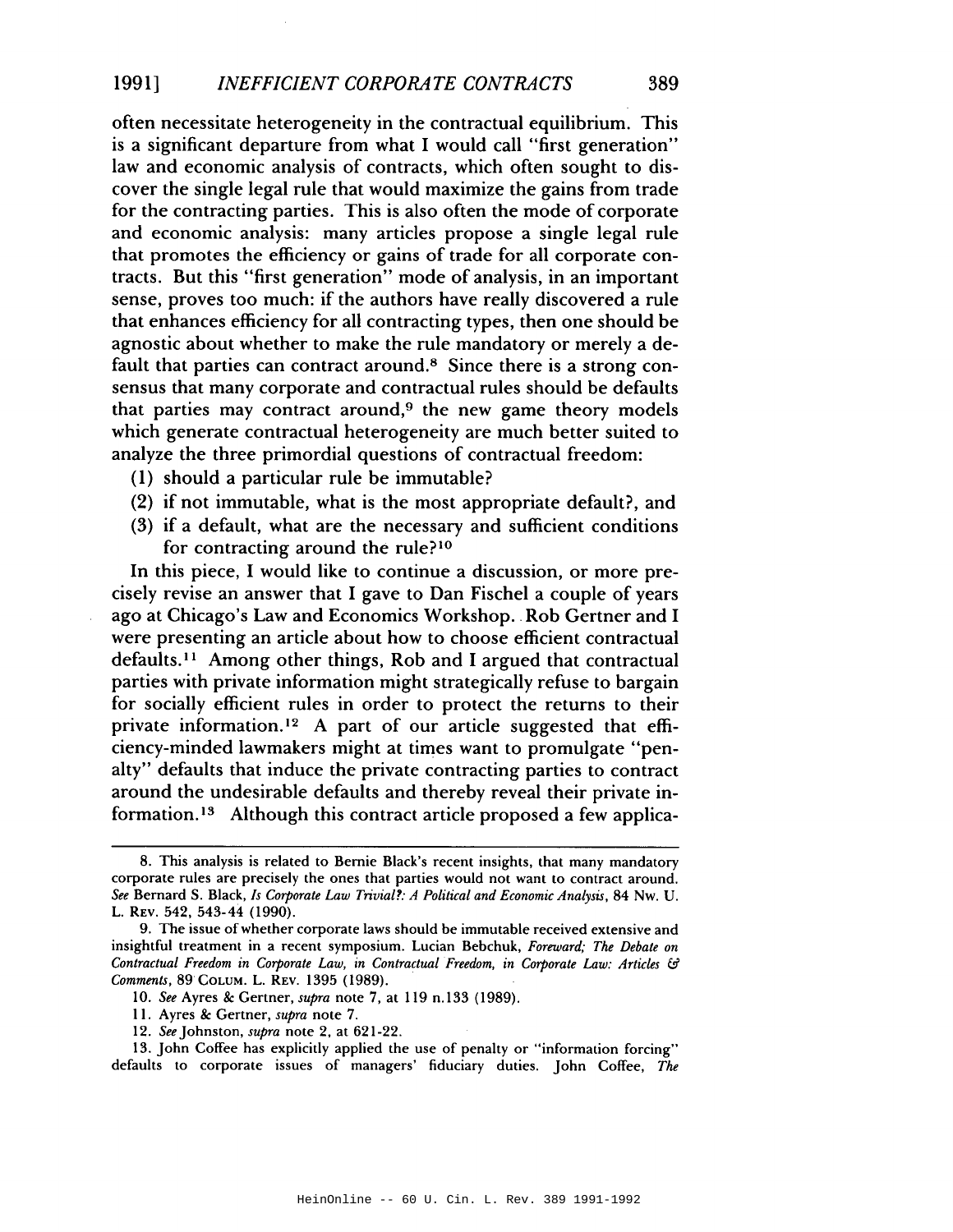tions in the corporate context,14 Fischel asked at the seminar whether our model had any implications in the corporate context. His interest in the issue is not surprising. Easterbrook and Fischel have forcefully argued that corporate default rules should "duplicate the terms the parties would have selected ... if they had contracted explicitly." <sup>15</sup> If the possibility of inefficient strategic bargaining in private contracts could be generalized to the corporate context, these new game-theoretic models might limit or qualify this hypothetical contracting norm. Although at the time of that seminar, I told Dan that I thought there were few possibilities for the inefficiencies of strategic bargaining in the corporate context, I am here today to recant in a small way and give a slightly different answer. <sup>16</sup> In particular, my thesis is that strategic interactions may lead to inefficient corporate contracting (a) even in a world where there are numerous shareholder/investors competing to make investments and (b) even when it is costless to contract around a given default.

At first blush, one might argue that game theoretic approaches to modeling the corporate governance contracts of large publicly traded businesses are inappropriate because the cost of contracting around any default rule will be negligible in proportion to the potential effect on corporate value.<sup>17</sup> If either side can costlessly contract around a given default rule, traditional law and economics scholarship would posit that parties would be able to find and include the contractual provisions that maximize the gains from trade.<sup>18</sup>

Secondly, the potential for strategic inefficiency might be limited by the sheer number of players that *ex ante* are potentially on the

16. John Coffee's work in this area already provides a very important rejection of this hypothetical contract standard. *See* Coffee, *supra* note 13 at 1634.

17. After all, corporate lawyers can often extract significant rents from transactions without inhibiting corporate participation.

18. In the model of Ayres & Gertner, *supra* note 7, at 109-111, there are positive costs of contracting that playa role in keeping certain parties from contracting around inefficient rules. As shown below, however, general models exist in which inefficient contracting can be generated, even in frictionless contracting settings.

*Mandatory/Enabling Balance in Corporate Law: An Essay on the Judicial Role, in Contractural Freedom in Corporate Law: Articles* & *Comments, supra* note 9, at 1618, 1680; *see generally* Robert Scott, *A Relational Theory ofDefault Rulesfor Commercial Contracts,* 19J. LEGAL. STUD. 597 (1990) (discussing use of information forcing rules in contract law).

<sup>14.</sup> Ayres & Gertner, *supra* note 7 at Ill, 121 n.148 (discussing promoter liability and restrictions on how to contract around).

<sup>15.</sup> Frank H. Easterbrook & Daniel R. Fischel, *The Corporate Contract,* 89 COLUM. L. REV. 1416, 1433 (1989). A version of this article also appears in CORPORATE LAw AND ECONOMIC ANALYSIS 182 (Lucian Bebchuk ed., 1990) and FRANK H. EASTERBROOK & . DANIEL R. FISCHEL, THE ECONOMIC STRUCTURE OF CORPORATE LAw (forthcoming 1991).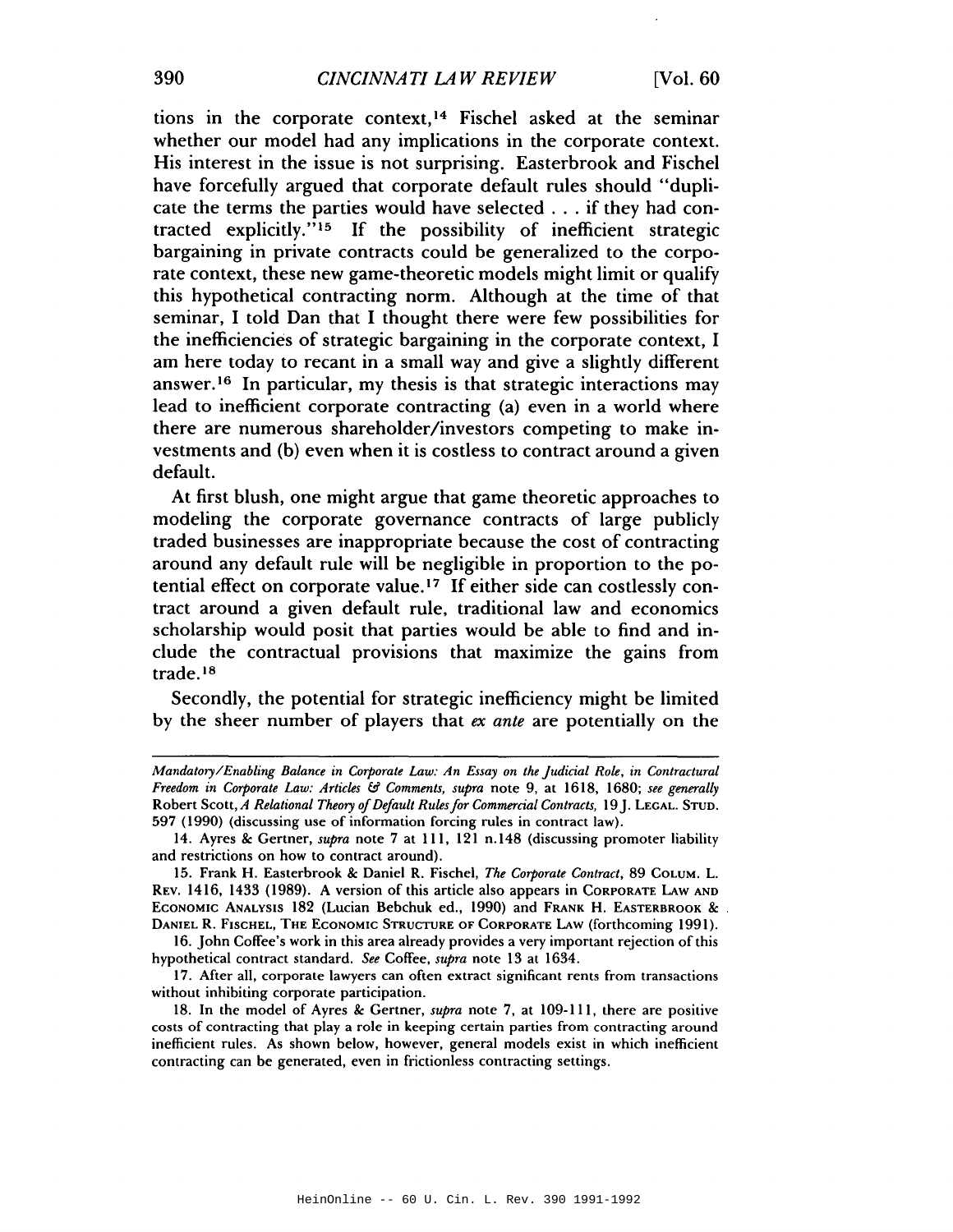various sides of the corporate contract. Numerosity, after all, undermines strategic interactions in the standard price theory models. <sup>19</sup> This piece argues that neither costless contracting nor the *ex ante* numerosity of potential contracting parties sufficiently ensures efficient contracting. To support this thesis, the article will analyze a model based on a seminal article by Rothschild and Stiglitz<sup>20</sup> (and recently updated by Aghion and Hermalin<sup>21</sup>) which demonstrates how asymmetric information and adverse selection can generate inefficient corporate debt contracts even though contracting is costless and there is vigorous competition among numerous lenders. I will then suggest how the results of this corporate debt model could be applied to the inefficient selection of more traditional legal rules. In particular, I'll discuss how attempts at "signaling" can lead to inefficient separation in the equilibrium contractual terms *regardless of the initial default choice*. Fischel and Easterbrook are vindicated in so far as they argue that default choice does not change the equilibrium  $-$  but they are wrong in arguing that the equilibrium will necessarily be efficient.

I also briefly discuss types of government intervention that may be successful in improving a strategic problem. Having done all of this, in the final portion I will try to undercut this simple signaling model by discussing how signaling theory does not explain major aspects of current corporate contracting in this age of enabling statutes. In the end, Easterbrook and Fischel's hypothetical contracting norm remains a powerful tool for analyzing default choice. My thesis is not that corporate contracts are inefficient, but that we can't rely on small transaction costs or numerosity to ensure efficiency. To the extent that we retain a belief in the efficiency of the corporate nexus of contracts, this article stimulates us to look further for the structural forces that foster efficiency. In a world in which major financial decisions are best analyzed as signals in models of asymmetric information,<sup>22</sup> the possibility for inefficient "excessive" signaling through contractual provisions should remain an important area for further research. Because signaling theories so dominate the portion of the corporate contract relating to financial structure,

<sup>19.</sup> Wheat farmers, for example, are so numerous, that a single farmer has no incentive to strategically withhold her production because of the de minimus impact in price. Hence, the standard competitive assumption of price taking suppliers eliminates game theoretic considerations from price theory.

<sup>20.</sup> Michael Rothschild & Joseph Stiglitz, *Equilibrium in Competitive Insurance Markets: An Essay on the Economics of Imperfect Information,* 90 QJ. ECON. 629 (1976).

<sup>21.</sup> Aghion & Hermalin, *supra* note 2, at 398-401.

<sup>22.</sup> See, e.g., R. HUBBARD, ASYMMETRIC INFORMATION, CORPORATE FINANCE AND INVESTMENT (R. Glenn ed., 1990).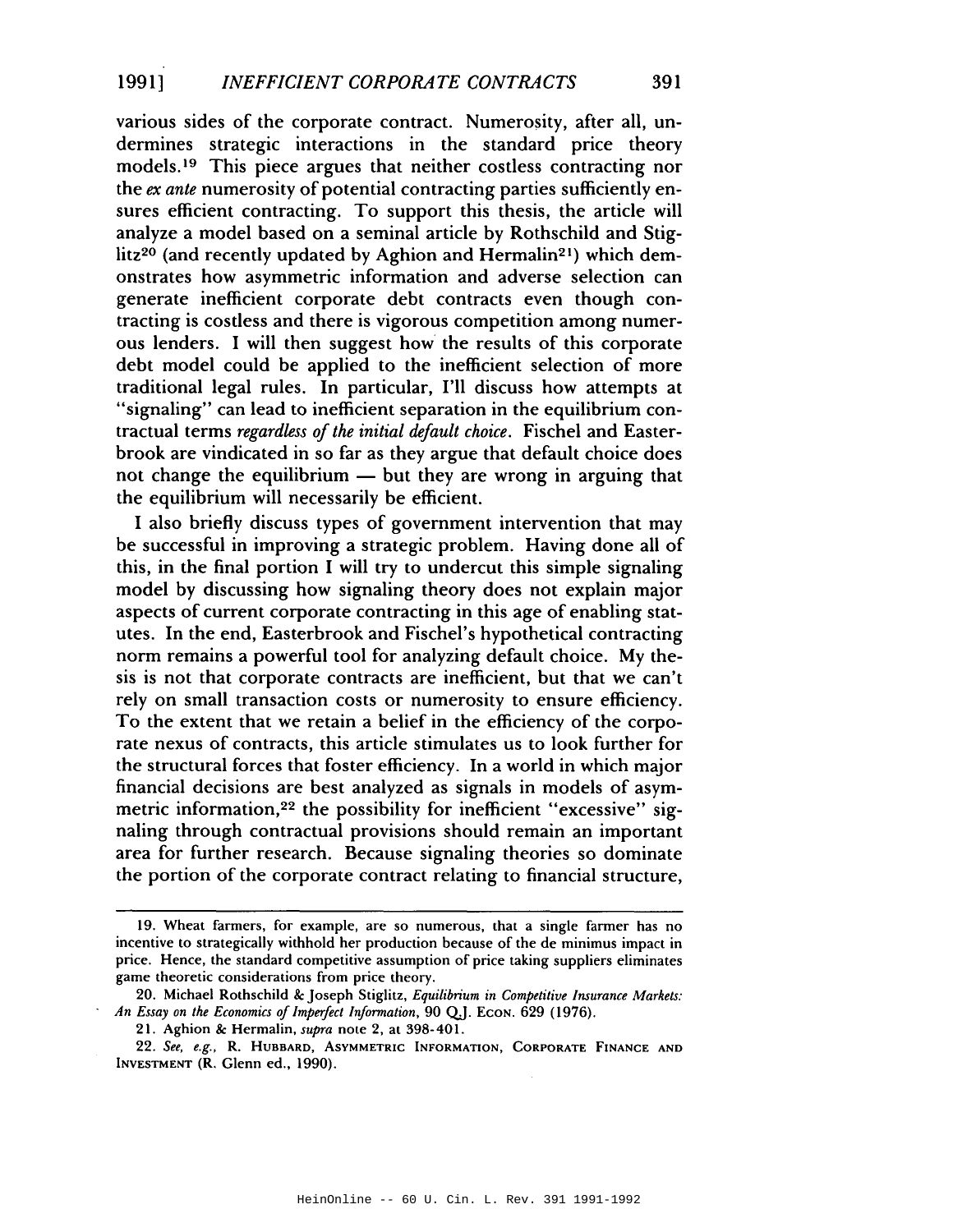it would be premature to wholly discount the possibility that inefficient signaling has infected the portion of the corporate contract relating to governance structure.

## I. ASYMMETRIC INFORMATION MODELS OF INEFFICIENT SIGNALING

The following model of corporate debt financing is derived from the excellent article of Aghion and Hermalin that appeared recently in *Yale'sJournal ofLaw, Economics and Organization. <sup>23</sup>* Consider a class of closed corporations that wants to issue bonds to finance a project. The lenders (and courts) will be able to tell *ex post* whether the project succeeds or fails. Assume that there are both "good" and "bad" projects in the world. Good projects have a higher probability of success (i.e., lower probability of default) than bad projects. Only corporations (its managers, if it is publicly held) know whether their projects are good or bad. These assumptions create a game with asymmetric information - because the corporate borrowers know something that the lenders do not. The assumptions also imply that the success of the project is *contractible*, but the quality of the project is not. This implication appears because the lenders and courts can learn after the fact whether the project succeeded but not whether it had a high probability of success. Because success is contractible, the debt contract can be made contingent on whether the contract succeeds but not on whether the project was good or bad.

Under these assumptions, a debt contract to borrow *D* dollars can be summarized by the amount that will need be repaid if the project fails or if it succeeds,  $(P_f \text{ and } P_s \text{ respectively})$ .<sup>24</sup> The model assumes that numerous investors will compete to finance the projects of the closed corporations. Game theory can capture this competition by allowing the corporations to propose take-it-or-leave-it contracts. The power to make the take-it-or-leave-it offer gives the corporations all the gains from trade,25 because they can offer contracts that leave the investor only imperceptibly better off than not investing this is, of course, the same result as competition.

<sup>23.</sup> Agion & Hermalin, *supra* note 2, at 383-87.

<sup>24.</sup> If corporate shareholders have limited wealth, there will be situations in which "the promised repayment in the case of success must exceed the amount invested, which in turn must exceed the promised repayment in the case of failure (i.e.,  $P_1 > D > P_1$ )". Aghion & Hermalin, *supra* note 2, at 384.

<sup>25.</sup> The assumption of a take-it-or-Ieave-it offer is related to Jeff Gordon's discussion, of how the relative "impatience" of the bargainers will determine how the gains from trade are distributed. *See* Jeffrey Gordon, *Shareholder Initiative and Delegation: A Social Choice and Game Theoretic Approach to Corporate Law,* 60 U. CIN. L. REV. 347, 379-80 (1991).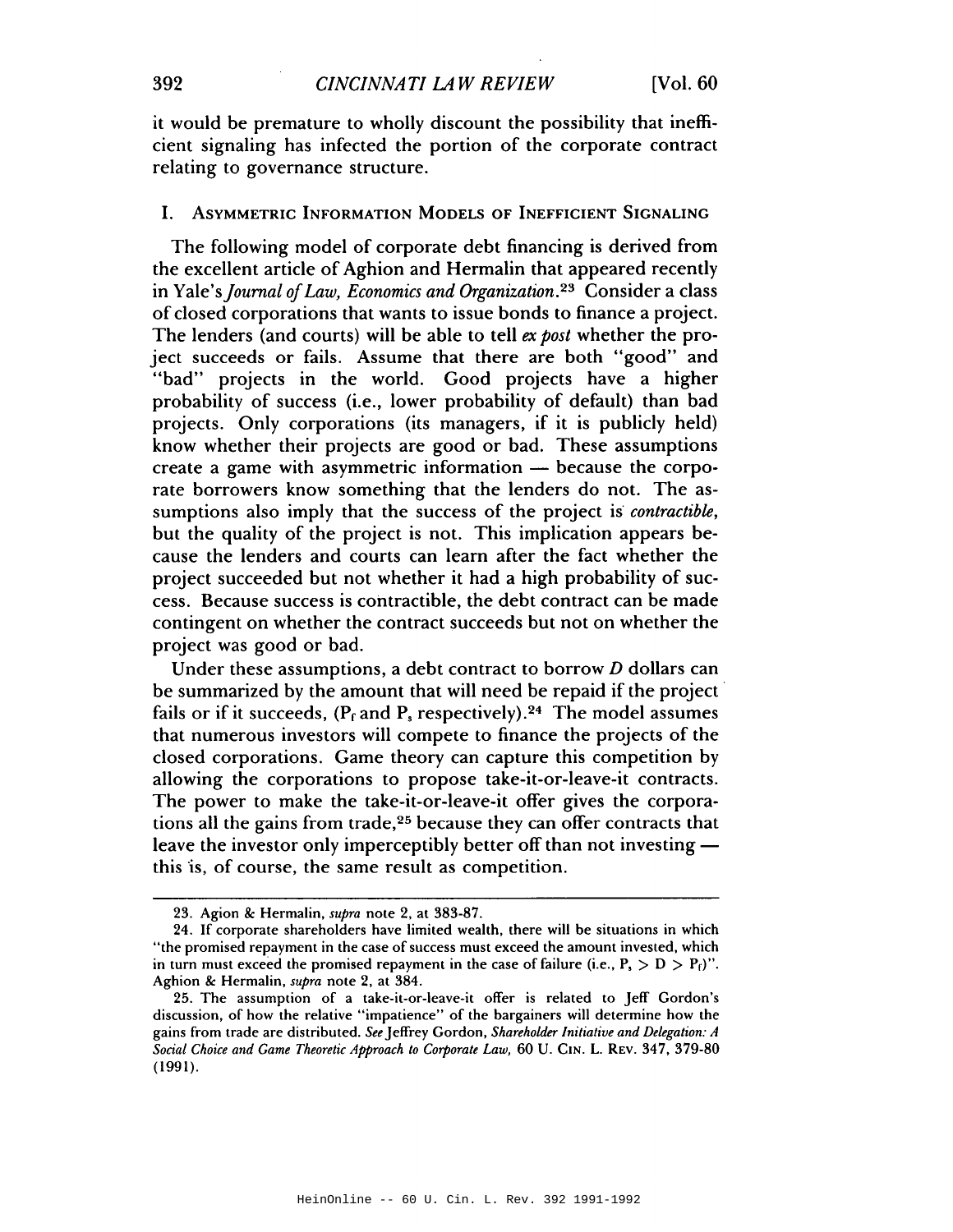To digress briefly, it is extremely important in analyzing contracts with asymmetric information to identify the party that has superior bargaining power. When the uninformed party has bargaining power, it will have much greater ability to separate the good from the bad on the other side of the transaction. In other words, the bargaining power of the uninformed can counteract the power conferred by the private information. In the model sketched above, the informed party (the corporation) also has the bargaining power and consequently the uninformed lenders may have more difficulty inducing separation in equilibrium.<sup>26</sup>

Finally, assume that the shareholders of the corporation are riskaverse (because of undiversifiable human capital) and the lenders are risk-neutral. Under these assumptions, one can graph the set of contracts that the lenders would be willing to accept under conditions of symmetric and asymmetric information. If there is symmetric information, so that in equilibrium the lenders know whether they are funding good or bad projects, they will be willing to lend to bad projects but at higher promises of repayment than for good projects. In Graph  $A$ , the set of contracts that lenders would be willing to make with known bad and good corporations are depicted by the straight lines  $L_b$  and  $L_g$  respectively. Every point on these lines represents a contract (with contingent repayment terms  $P_f$  and  $P_s$ ) that informed lenders would be willing to enter. If, however, the lenders cannot distinguish between the good and the bad projects/corporations and believe that in equilibrium that they are lending to both types, they will be willing to offer lending contracts along the pooled lending line,  $L_p$ , that represents a weighted average of the competitive contracts in the symmetric equilibrium. The relative position of this pooled lending line will depend on the lenders' knowledge of the proportion of good and bad projects to be financed.

<sup>26.</sup> By changing the incidence of bargaining power - who gets to make the take-itor-leave-it offer — modelers can come to dramatically different results. In the analysis of consequential damages in Hadley v Baxendale, 156 Eng. Rep. 145, 147 (Ex. 1854), compare Ayres & Gertner, *supra* note 7, at 102 (assuming shipper market power) with Johnston, *supra* note 2, at 621-22 (assuming carrier market.power). *See also* Ian Ayres & Robert Gertner, *Strategic Contractual Inefficiency,* 104 YALE L.J. (forthcoming 1992). In the original insurance context, compare Rothchild & Stiglitz, *supra* note 20 (assuming insured market power) with Joseph Stiglitz, *Monopoly, Nonlinear Pricing and Imperfect Information: The Insurance Market.* 44 REV. ECON. STUD. 407 (1977) (assuming insurer market power).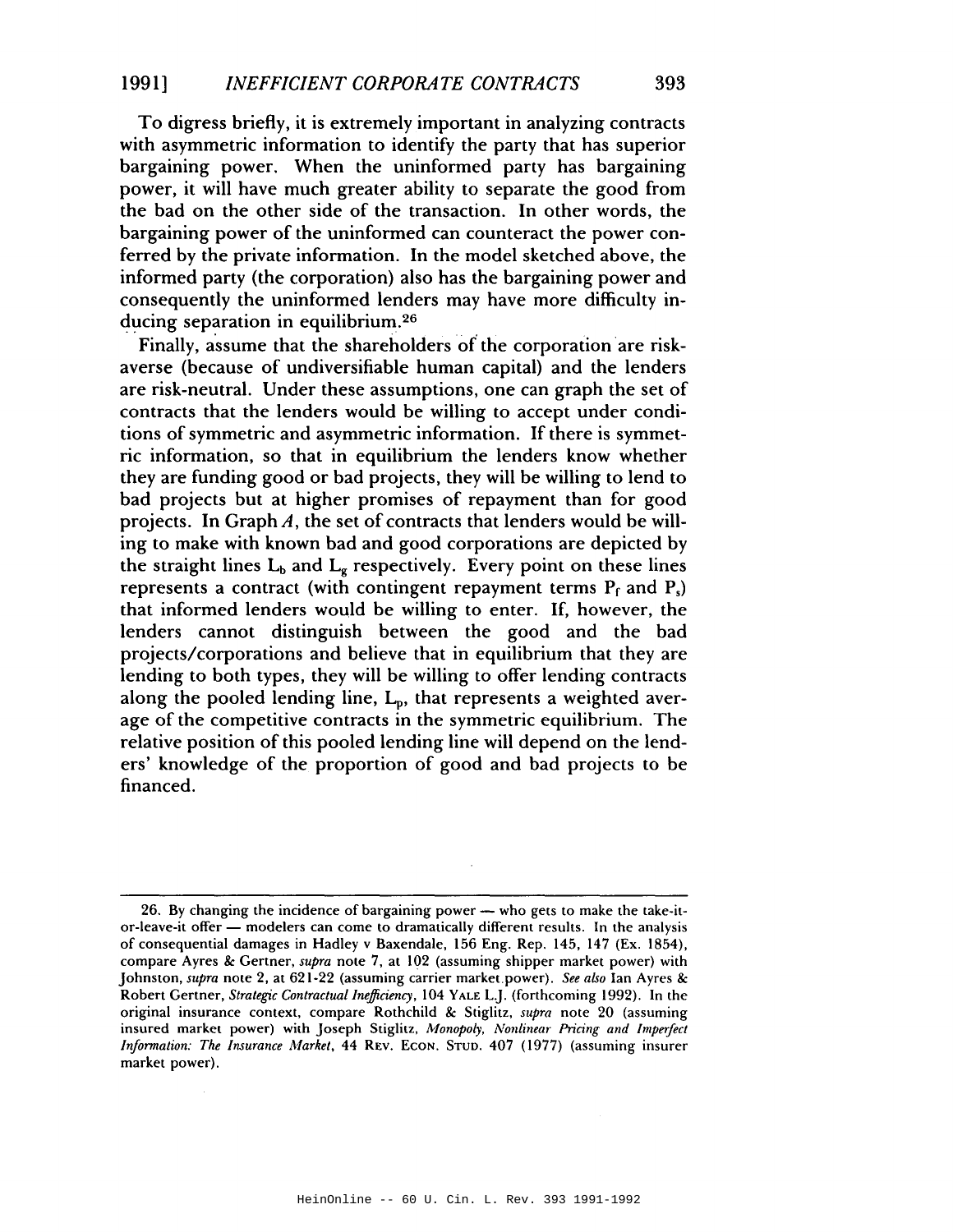

As with most asymmetric information models, it is assumed that even when sellers don't know whether specific projects are good, they do know the proportion of good projects in the economy.

In Graph  $B$ , the indifference curves of the corporations have a convex curve (because the corporate shareholders are risk-averse) and increasing toward the southwest (because corporations prefer to repay less). A fundamental implication of the corporations' private information about the likelihood of project success is that the indifference curves for the bad project type corporations is more steeply sloped than the indifference curve for the good project corporations.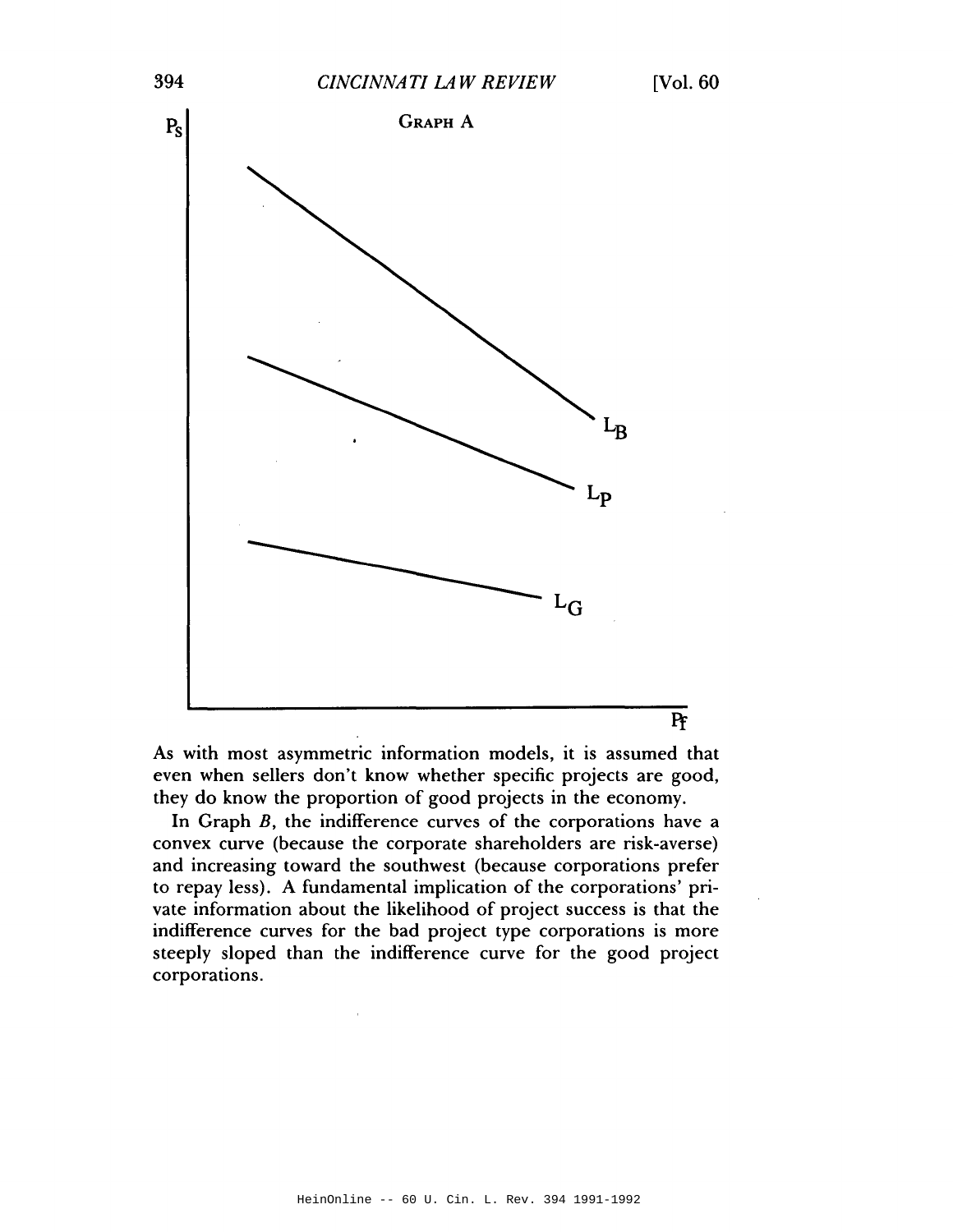

This is because the bad corporation is more concerned about the size of their repayments when the project fails than is the good corporation and consequently is willing to trade off larger P, for a given reduction in Pr. This difference in indifference curves is illustrated in Graph C. **In** this graph, the indifference curves for both good and bad corporations that pass through contract point *A* are graphed as  $I_B$  and  $I_G$ .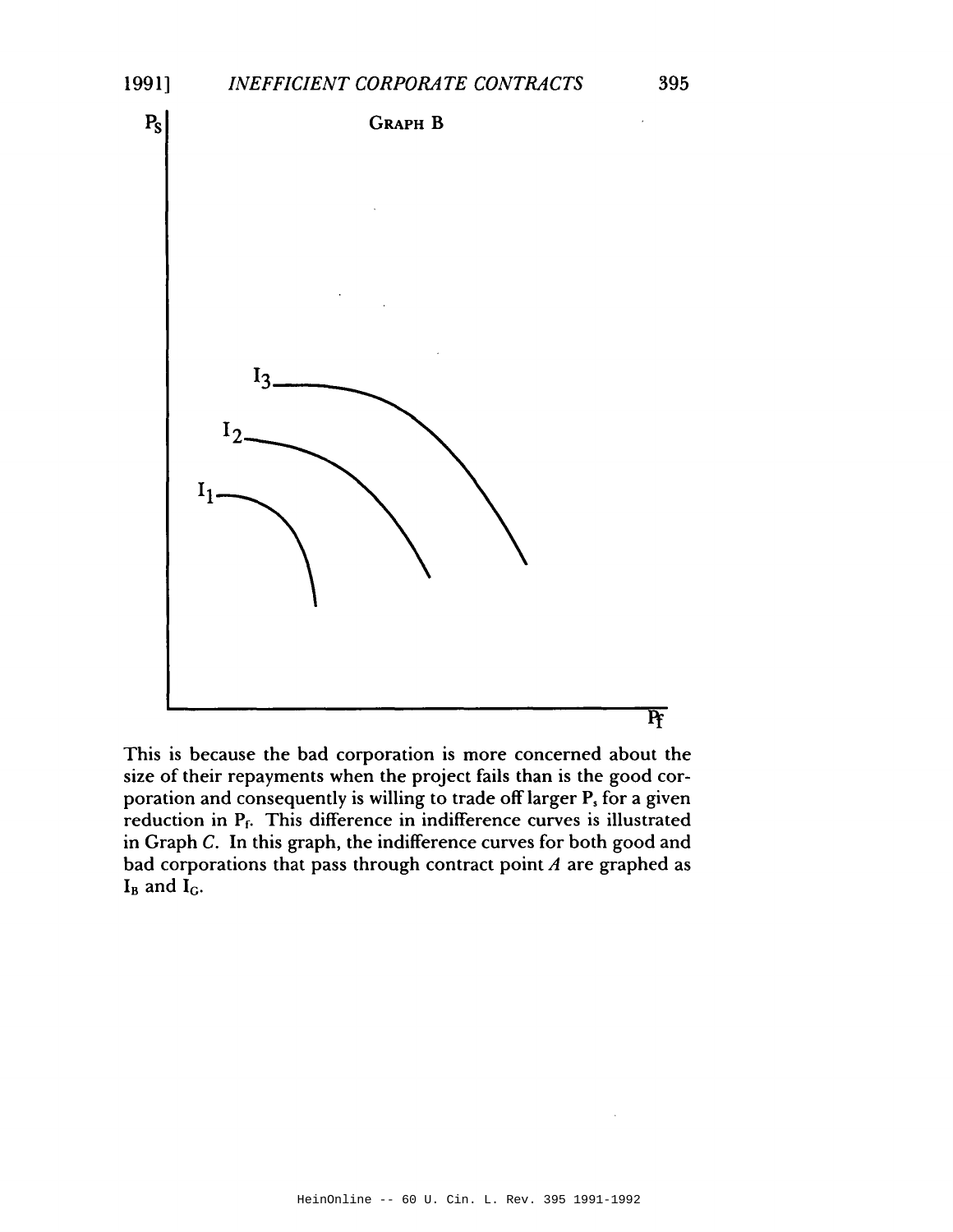

Point *A* represents the contract point along the pooled lending line that seems to maximize the welfare of the good corporation. This is because a good corporation's indifference curve is tangent to the pooled lending line.<sup>27</sup> But point  $A$  is not an equilibrium because good corporations will have an incentive to try to signal that they have good projects and hence garner lower repayment terms. In Graph C, for example, good corporations would deviate from a pooled equilibrium at the contract point *A* by offering, for example, contract point C. Because good corporations have flatter indifference curve, moving from contract  $A$  to contract  $C$  increases the utility of the good corporations but decreases the utility of the bad

<sup>27.</sup> Lenders will not accept debt contracts to the southwest of the lending line, and any points on the lending line other than  $A$ , and any points above the lending line, put good corporations on lower utility indifference curves.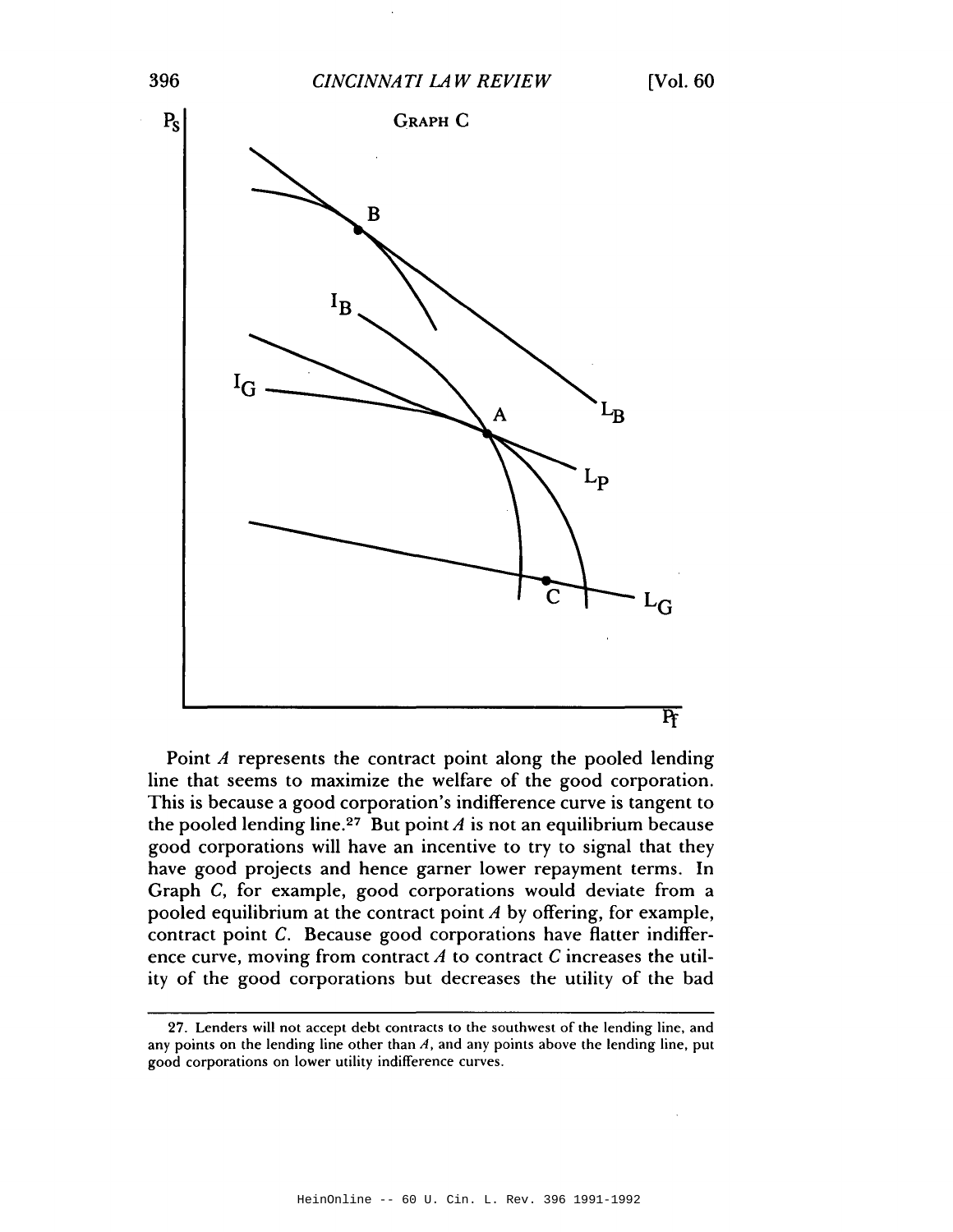corporations.28 Thus, only good corporations would offer contract C relative to contract  $A$  - and if the bad corporations continued to offer *A* contracts, lenders would be willing to accept *C* contracts, knowing that only good corporations would make this offer (and because C contracts lie upon the good corporation lending line).

However, the bad corporations will not be allowed to passively sit by and let the good corporations signal. Once the good corporations offer contract C, no lender will be willing to accept contract *A* that the bad corporation offers. Because the good corporations have separated themselves (by signaling their identity with contract C offers), lenders will know that only bad corporations will offer *A* contracts. Consequently the lenders would only lend to the passive bad corporations along the bad corporation lending line,  $L_b$ . In Graph C, if the bad corporations were forced to borrow along this line they would chose the contract at point  $B$  which maximizes their utility conditional on the lenders knowing their true identity.29

The bad corporations, however, are likely not to sit by passively and allow the good corporations' signaling to reduce their utility (from point  $A$  to point  $B$ ). They have a counter strategy of sending a false signal and matching the good corporations' contract Coffers. For although contract C represents a fall in utility for bad corporations relative to the pooled lending at point  $A$ , it represents an increase in utility for bad corporations relative to the separating contractual equilibrium for bad corporations at point B. Rather than be found out, the bad corporations will try to send inefficient signals. The process of signaling then is the struggle of good types trying to run away from the bad types, *and* the struggle of the bad types to run after and falsely match the good type's signals. If it is in the bad corporation's interest to falsely match, (i.e. they prefer point C to point  $\vec{A}$ ), then lenders will stop lending to even good corporations at point C. Lenders would no longer know whether the a specific corporation making a point  $C$  contract offer was good or bad and consequently would reject the offer because it lays below the pooled lending line,  $L_p$ .

Graph *D* shows the possibility for an equilibrium when signaling does effectively separate the good corporations from the bad corpo-

<sup>28.</sup> This is because contract  $C$  lies below the good corporation's indifference curve that goes through contract  $A$ , but contract  $C$  lies above the bad corporation's indifference curve that goes through contract  $A$ .

<sup>29.</sup> This is what Aghion and Hermalin refer to as a "symmetric information contract" because it represents the contract that bad corporations would enter if information about type were symmetrically known by all parties. Aghion & Hermalin, *supra* note 2, at 388.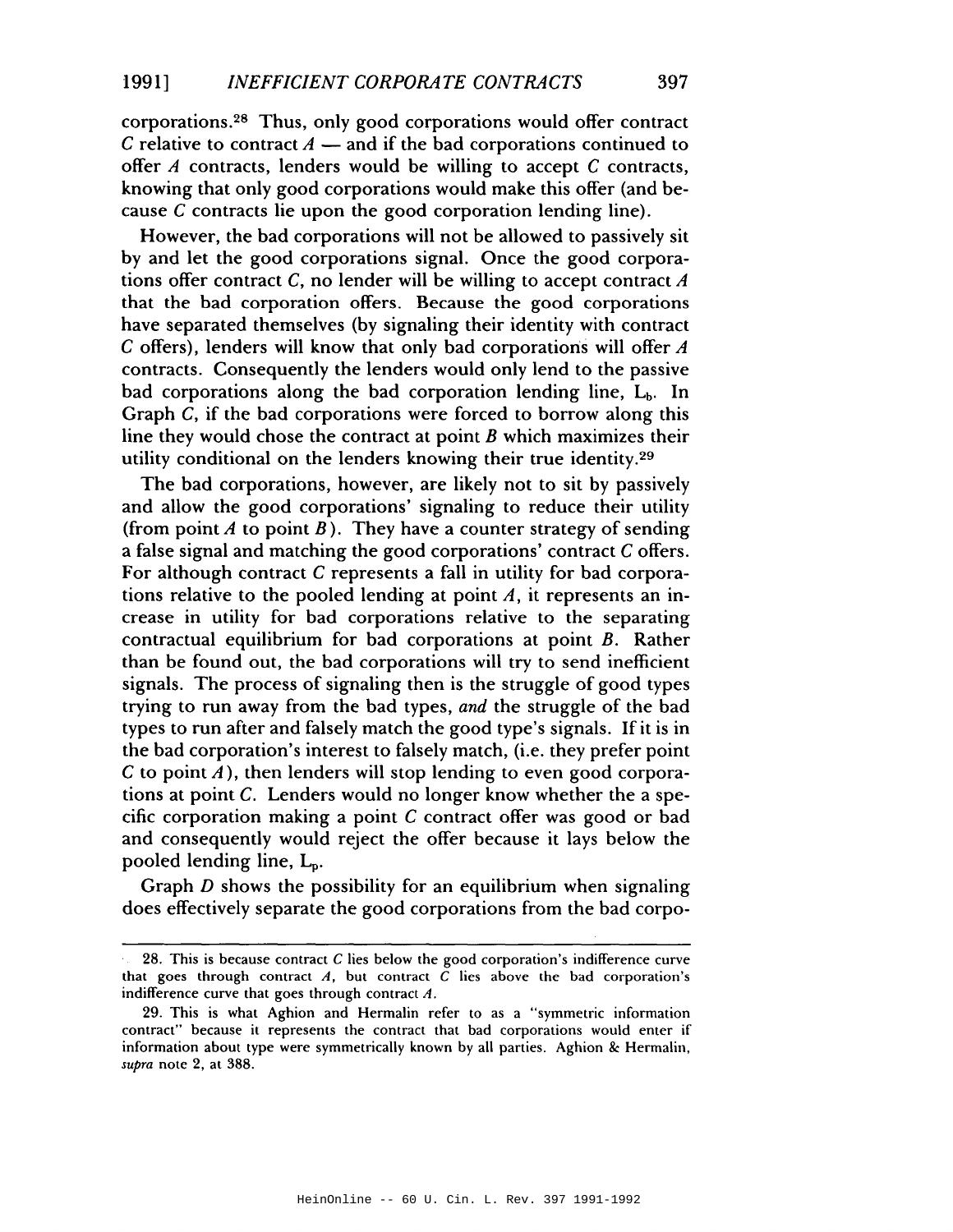rations in the lenders eyes. If the good corporations offer contract D, (or any contracts to the right along the good lending line,  $L_g$ ), the bad corporations will not be induced to match their signals because the bad corporations will prefer the symmetric information contract B (in which lenders can infer that they are financing bad projects). The good corporations cannot effectively signal by offering contracts to the left of  $D$  along the good lending line, because the bad corporations would be induced to match (which consequently would stop the lenders from lending). Thus, under these conditions, the separating equilibrium will have good corporations contracting with lenders at contract point  $D$  and bad corporations contracting with lenders at point B. This is the contract point that maximizes the good corporation's utility within the class of signals that deters false matching by the bad corporation.30

<sup>30.</sup> Technically, the good corporations may need to offer a contract with an arbitrarily small amount to the right along the good lending line, so that the bad corporations are not merely indifferent between sending false signals.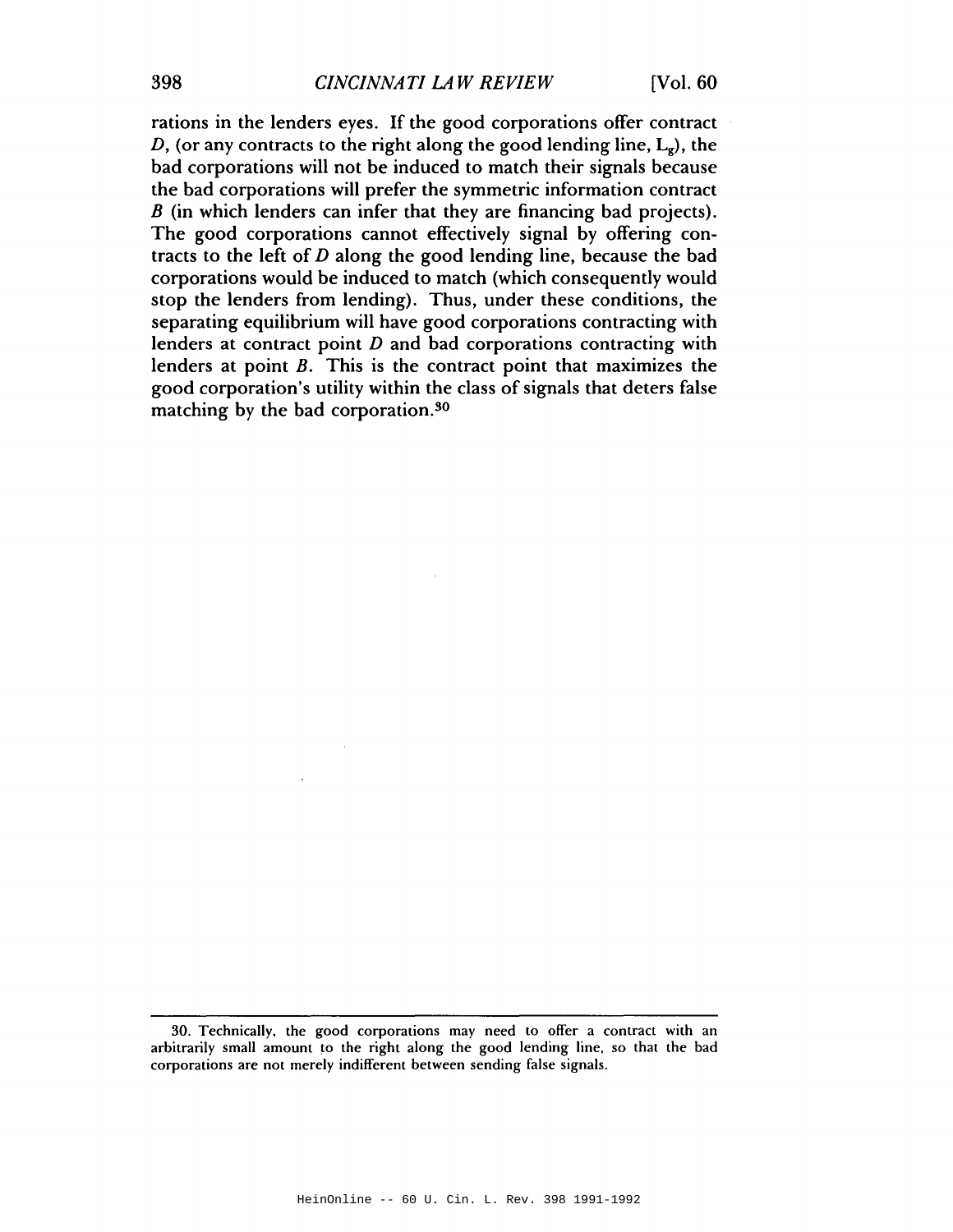

Although this signaling is individually rational, it generates clear social inefficiency. A pooled equilibrium at point *A* is Pareto superior; both good and bad corporations move to higher levels of utility  $\text{-}$  (in Graph D, contract point A lies below the equilibrium indifference curves for both good and bad corporations) - and the lenders continue to earn a competitive rate of return. But as argued before, pooling at contract *A* is not a laissez-faire equilibrium; good corporations will have incentives to contract for inefficiently high amounts of repayments if the project fails<sup>31</sup> in order to stop their cross-subsi-

<sup>31.</sup> The higher repaymenls if the project fails are inefficient because the corporations are risk averse and are bearing inefficienlly high risk relative to the risk neutral lenders. The inefficiency of point  $D$  can be seen in Graph  $D$  from the fact that the good corporation's indifference curve is not tangent to the good lending line at contract point D. Contract point D is not the good corporation's symmetric equilibrium contract.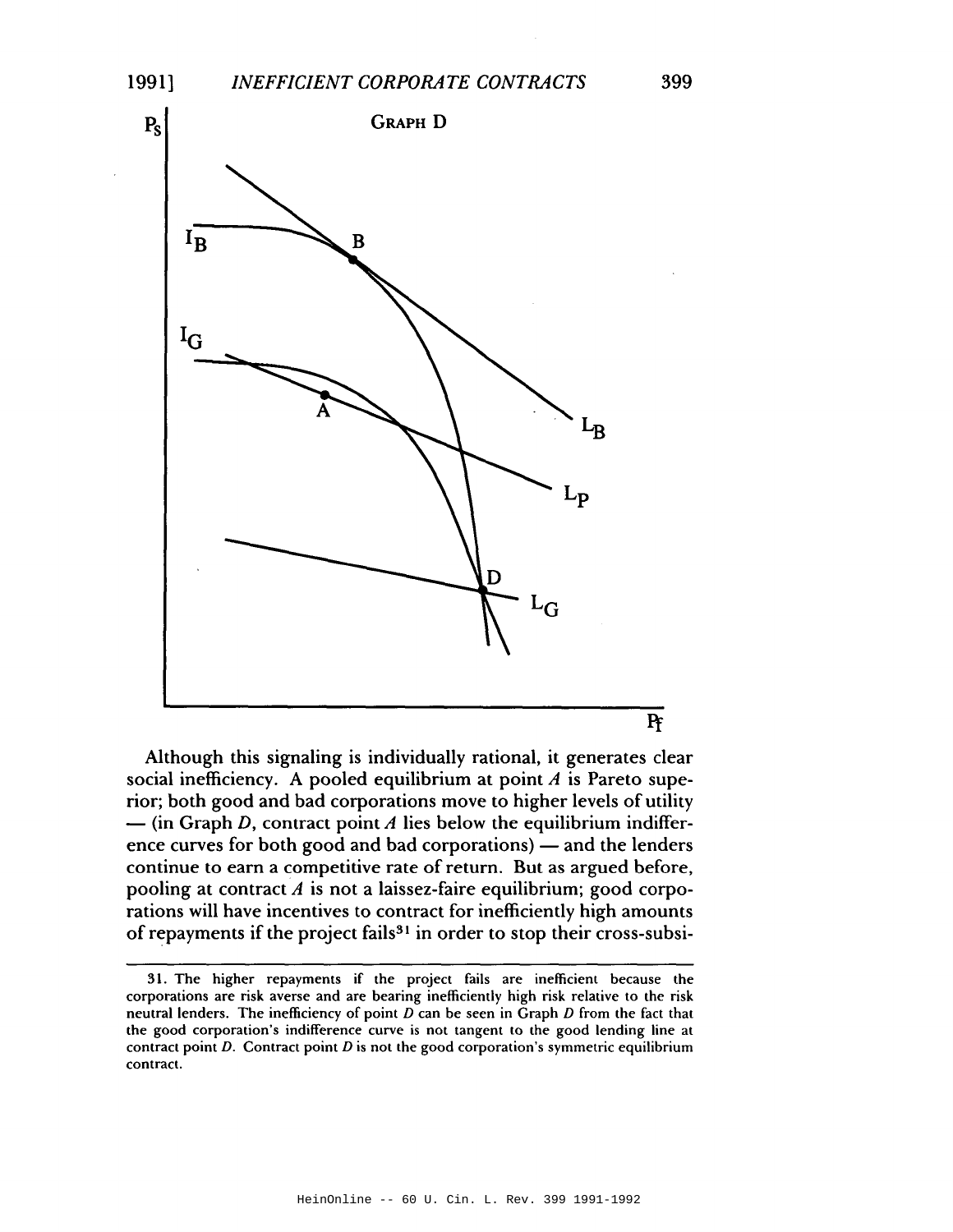dization of the bad corporations. This inefficiency is generated by a species of externality. The existence of bad corporations and their penchant for false matching or adverse selection imposes an externality on good corporations. The inefficiency of signaling stems not only from the efforts of good corporations to signal but also from the efforts of bad corporations to falsely match those signals which cause the good corporations to run even further away from the efficient contracting point.

The potential inefficiency of signaling was eloquently captured by Doctor Seuss in his parable about the Sneetches.<sup>32</sup> High-status Sneetches had stars on their bellies and low-status Sneetches did not. As the tale unfolds, vast inefficiencies are generated as the lowstatus Sneetches try to match the high-status ones by affixing stars to their bellies and the high-status Sneetches try to further distinguish themselves by then removing their stars. The moral of the story is that finding credible signals may be extremely hard and that the mere attempt to distinguish yourself *whether or not it succeeds* can generate social inefficiencies.33

This simple example also has important implications for Easterbrook's and Fischel's hypothetical contract thesis. Even if we set the default repayment terms at (what might be the social efficient) contract  $A$ , the private incentives will lead to inefficient contracting. This inefficiency appears even though it is costless to contract around the default term and even though the lending market to supply finance capital is extremely competitive. Indeed, the costlessness of contracting exacerbates the social inefficiency. If contracting technology or legal intervention increased the costs of moving away from point  $A$ , a more efficient result might ensue.<sup>34</sup> Easterbrook and Fishel may be right that, because transaction costs are low in the corporate context, the choice of corporate governance defaults will not effect the contractual equilibrium.35 This model provides a counterexample, however, to the claim that low transaction costs in-

<sup>32.</sup> DR. SEUSS, THE SNEETCHES AND OTHER STORIES 1-25 (1961).

<sup>33.</sup> Dr. Seuss seemed to have a more fundamental moral that the status distinction in the Sneetches context was really irrelevant. In many contexts, however, distinguishing among underlying characteristics of a contracting party may have important effects on allocative efficiency.

<sup>34.</sup> Indeed, this is one of the many powerful insights of Agion & Hermalin, *supra* note 2, and their predecessors. It should be stressed again that this model is largely derivative of this rich genre. *See* David Besanko, *Monopoly and Quality Distortion: Effects and Remedies.* 102 QJ. ECON. 743 (1987); Johnston, *supra* note 2; Rothchild & Stiglitz, *supra* note 20; Stiglitz. *supra* note 26; John Wilson, *A Model of Insurance Markets with Incomplete Information*, 16 J. ECON. THEORY 167 (1977).

<sup>35.</sup> Frank H. Easterbrook and Daniel R. Fischel, *Close Corporations and Agency Costs,* 38 STAN. L. REV. 271, 277-79 (1986).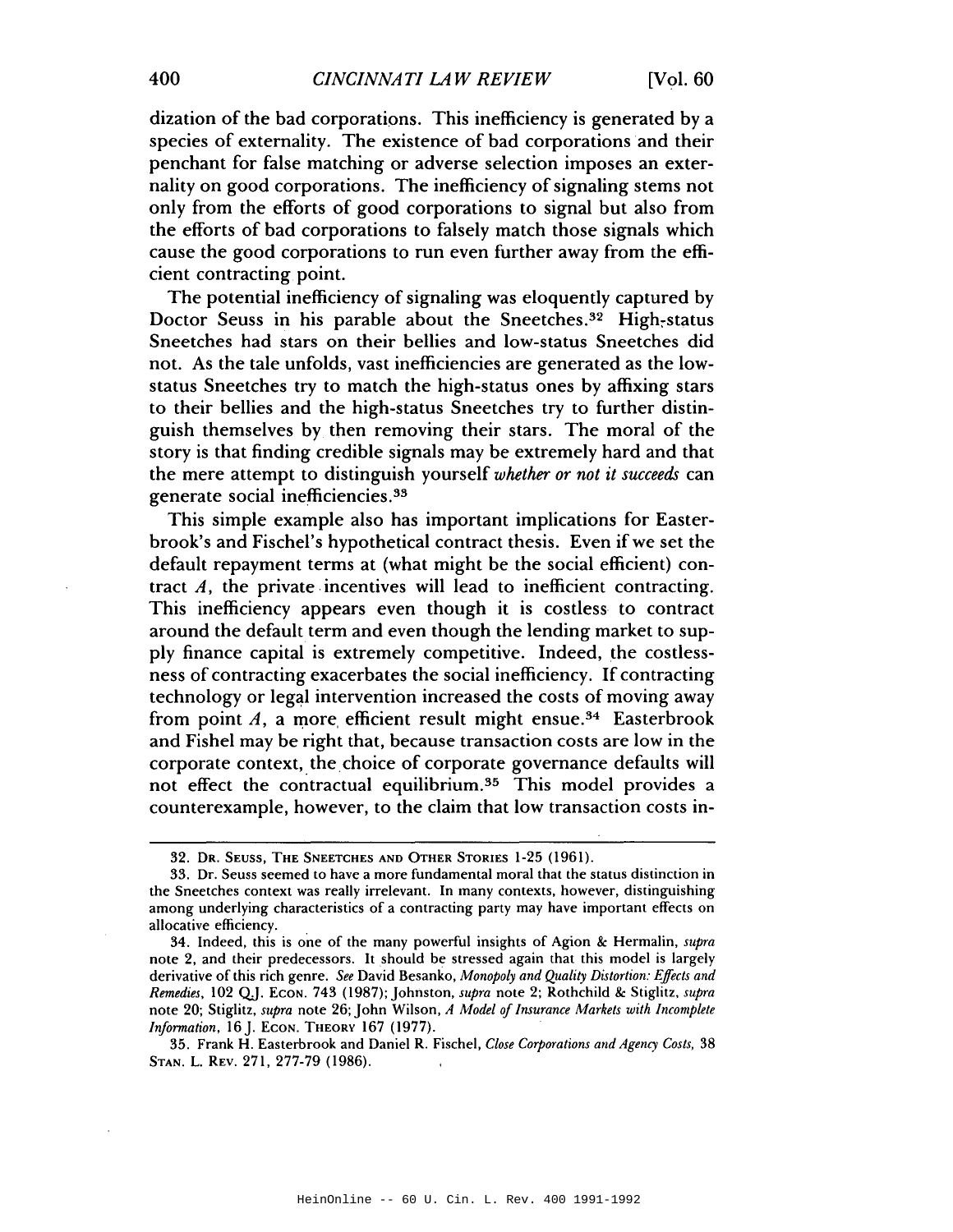sure efficient contracting. In this simple reworking of the Rothschild-Stiglitz model of adverse selection, we see that regardless of the default rule, there will be inefficient signaling in a laissez faire contractual equilibrium.

The model suggests that contractual inefficiencies can no longer be laid solely at the door of out-of-pocket transaction costs. For even when contracting is costless, the existence of asymmetric information can induce inefficiencies. For those die-hard transaction cost adherents, there is still a sense in which the inefficiencies can be attributed to costs of contracting. At the beginning of the model, I suggested that the lenders and the courts could not tell after the fact whether a particular project had been good or bad, and thus contracts could only be made contingent on the success or failure of the investment. This assumption, that the project quality was "noncontractible," could be considered as an assumption that the costs of specifying and proving a quality provision, (making repayment explicitly contingent on project quality), was prohibitively expensive. If quality were *ex post* known and hence *ex ante* contractible, then first best separation could occur without inefficient signaling as the good types simply offered contracts that were explicitly contingent on project quality as well as outcome.

Inefficient contracts are also generated even in the absence of what we would normally think of as "bargaining."<sup>36</sup> The strategic decisions of the privately informed to signal and falsely signal are not limited to bilateral bargaining. This model clearly demonstrates that the inefficiencies of excessive signaling can take place even when large classes of corporations propose take-it-or-leave-it "standard form" type contracts to large classes of those competing for investment opportunities. Thus, numerosity and competition cannot unambiguously eliminate the pathological effects of asymmetric information and adverse selection.

These asymmetric information models argue against Easterbrook's and Fischel's unqualified faith in regulating corporations with the default rules that the parties would have contracted for if contracting were costless. The inefficiencies of excessive signaling may, in particular contexts, militate for the use of immutable rules or the strategic choice of defaults  $-$  including penalty defaults  $$ that might induce more efficient pooling or separation. In this regard, lawmakers principally have three forms of intervention as an alternative to the hypothetical contract defaults:

(1) penalty defaults,

<sup>36.</sup> This point is also recognized by Johnston, *supra* note 2, at 621-22.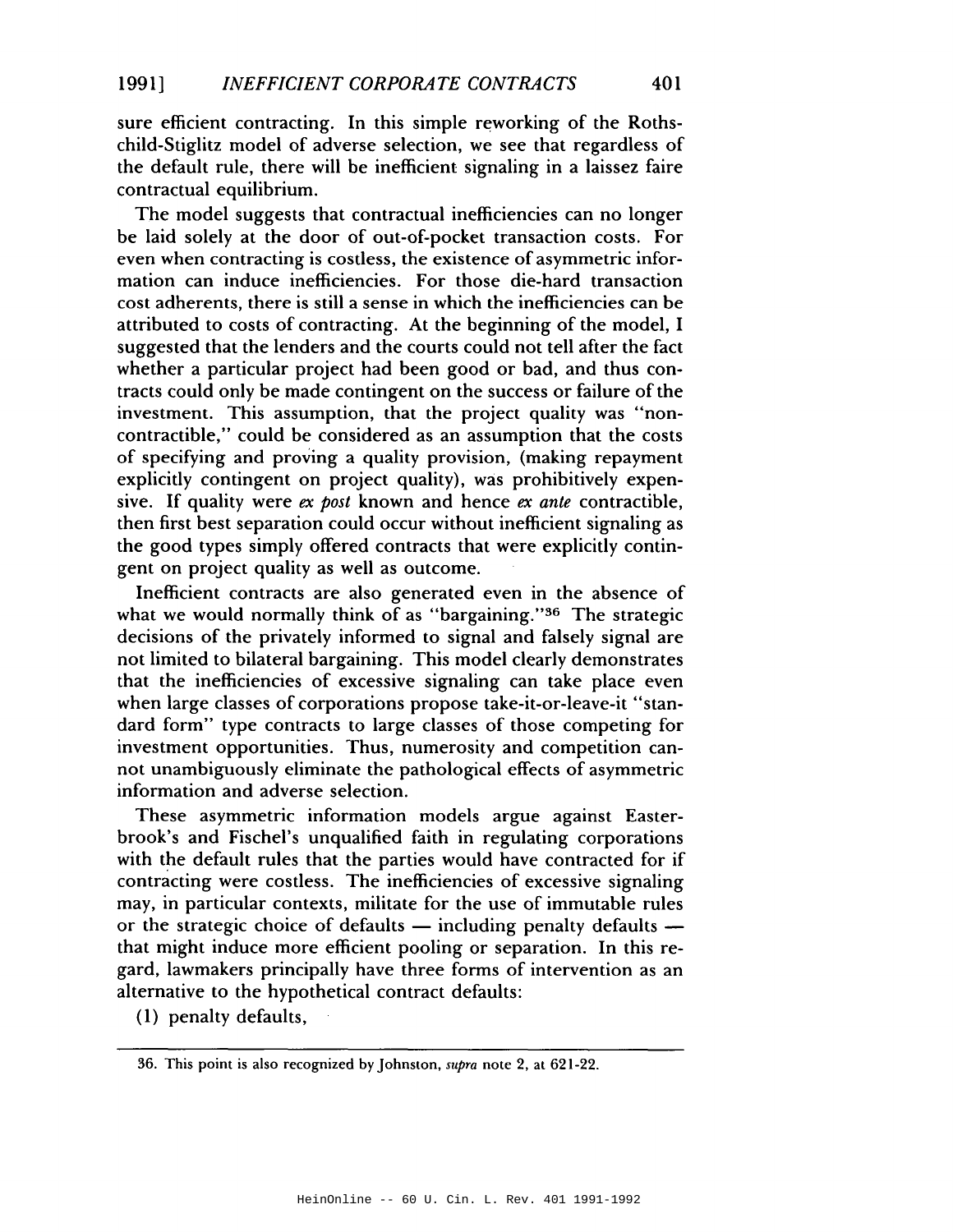- (2) single-sided immutable rules, and
- (3) immutable rules.

Penalty defaults encourage parties to contract around them and thereby may induce more efficient separation.37 Single-sided immutable rules usually allow parties to contract for more fiduciary protection, but prohibit contracting for less than a specified minimum.38 The corporate opportunity doctrine may, for example, represent a single-sided immutable rule. Corporations can contract for higher fiduciary duty not to take corporate opportunities,<sup>39</sup> but may not be able *ex ante* to waive the basic fiduciary duty. The immutable ceilings or floors in such single-sided immutable rules might be used by policy makers to induce separation in markets where laissez faire contracting produced inefficient pooling or inefficient separation. Finally, as demonstrated directly in the foregoing model of corporate debt, financing the use of immutable rules to induce a pooled equilibrium can effectively eliminate the debilitating effects of attempts to signal and to signal falsely.

## II. REHABILITATING THE HYPOTHETICAL CONTRACT ApPROACH

Having argued for the possibility of inefficient corporate contracts, let me now suggest reasons why we do not in practice see the kinds of excessive signaling by those "insiders" who, by definition, have various species of private information to which the market investors are not privy. While asymmetric information models of this kind can generate excessive and inefficient forms of signaling regarding issues of corporate finance and disclosure decisions,40 it is more difficult to see how provisions in the corporate charter and bylaws are infected by excessive attempts to signal.

The simple models of asymmetric information set forth above have the good types willing to take on additional liability if things go badly — to signal to the uninformed market that they are good. To be sure there is plenty of asymmetric information in the corporate setting and plenty of good- and bad-type heterogeneity. But the movement of corporate law in recent decades has not been of good

*<sup>37.</sup> See* Ayres & Gertner, *supra* note 7, 106-07. Penalty defaults may, however, encourage all parties to contract for a new and inefficient pooled equilibrium.

*<sup>38.</sup> See* Ian Ayres, *Analyzing Stock Lock-ups: Do Target treasury Sales Foreclose or Facilitate Takeover Auctions?,* 90 COLUM. L. REV. 682. 709 (1990).

<sup>39.</sup> Some corporations, for example, contract for the patent rights to all inventions developed during a job tenure, even if the invention is developed independent of the employment relationship.

*<sup>40.</sup> See generally* HUBBARD, *supra* note 22; Ian Ayres, *Back to Basics: Regulating How Corporations Speak to the Market,* 77 VA. L. REV. 945 (1991) (discussing Fraud-on-Market Theory as developed in Basic Inc. v. Levinson, 485 U.S. 224 (1988».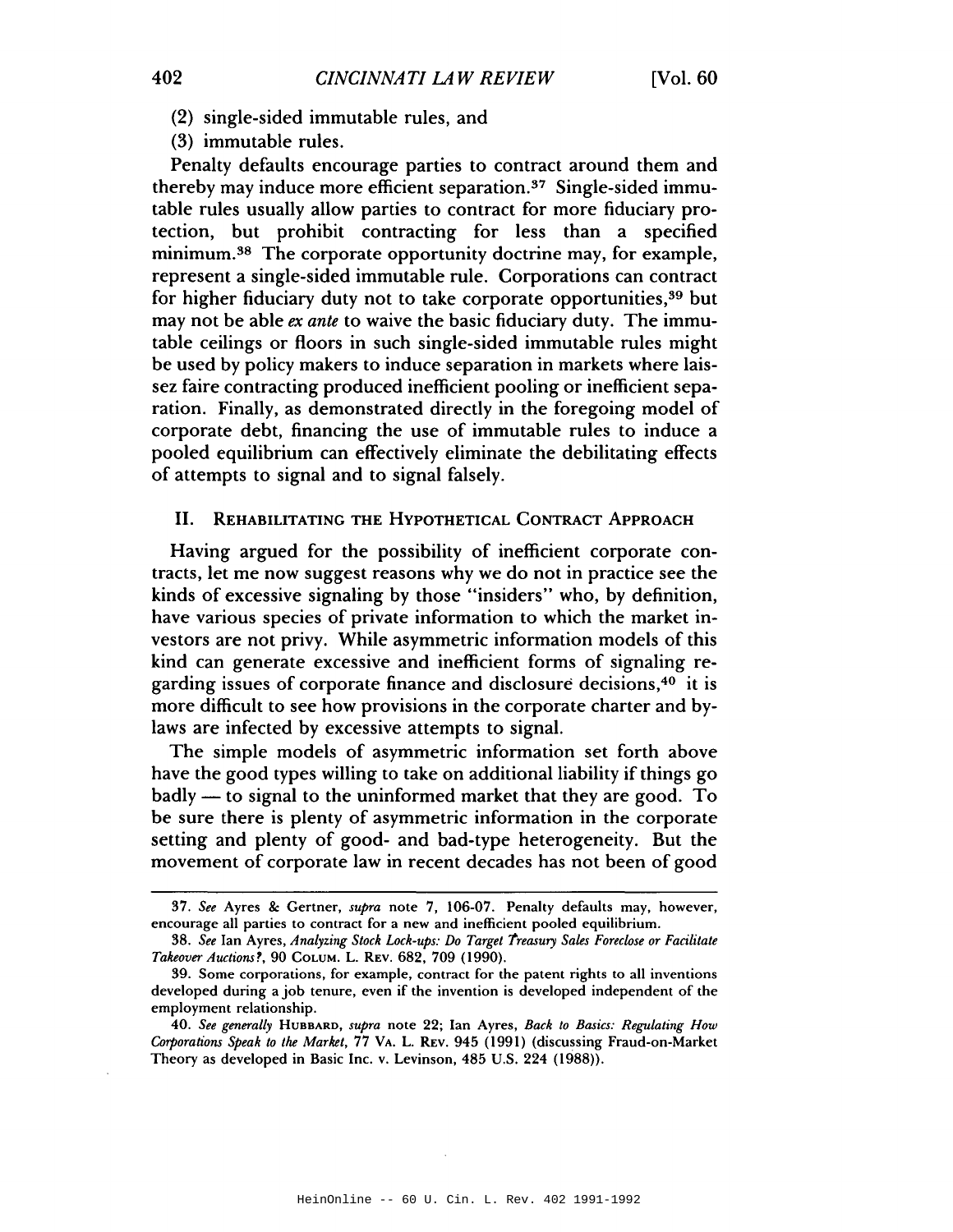insiders signaling that they are good by taking on additional liability. The legislative race  $-$  whether it be to the top or the bottom  $-$  has most broadly reduced the fiduciary duties of those very actors who are the most informed. And this legislative movement has not been accompanied by massive efforts by corporations to contract around these duties.

Conceptually, one could tell a story where the investors were willing to waive management liability as a way of signaling managers about some form of investor information. But the realities of the market place and limited liability make it implausible to believe that shareholders in publicly traded corporations possess private information to which the managers are not privy. Thus, the simple signaling model generates "arm-breaking" contracts<sup>41</sup> where insiders would signal their quality by heaping on additional fiduciary duties and higher penalties for breaching these duties. Casual empiricism runs strongly counter to this model's implication. Why is this so? One answer may be that the inefficient signaling models are artifacts of adverse selection, and in the real world, problems of moral hazard predominate. Rea has shown that trying to control the problems of moral hazard - getting the players to take the right amount of precaution, etc.  $-$  might conflict with trying to control the problems of adverse selection.42 The possibility that problems of moral hazard dominate the principal-agent context might explain why good corporate agents do not commit to heightened fiduciary duties.

But the rejection of this simple signaling model does not vindicate the Easterbrook and Fischel enterprise completely. Game theorists are just starting to sink their teeth into the complexities of the corporation's nexus of contracts. An important recent effort by Jason Johnston<sup>43</sup> shows that contractual inefficiencies can persist in more detailed models of corporate governance. In the context of closed corporations, Johnston asks whether corporate law should impose a default fiduciary duty upon majority shareholders to discourage majority termination of minority shareholders from participation in the firm. Central to Johnston's model is double-sided asymmetric information; Johnston assumes that both majority and minority shareholders have private information that is not initially known to the other. Johnston models the double-sided asymmetric information in a way that is a natural extension of our single sided asymmetry. He analyzes the case where there are two types of minority share-

*<sup>41.</sup> See* Rea, *supra* note 2, at 196-97.

<sup>42.</sup> Aghion & Hermalin, *supra* note 2, at 400.

<sup>43.</sup> Johnston, *supra* note 2.